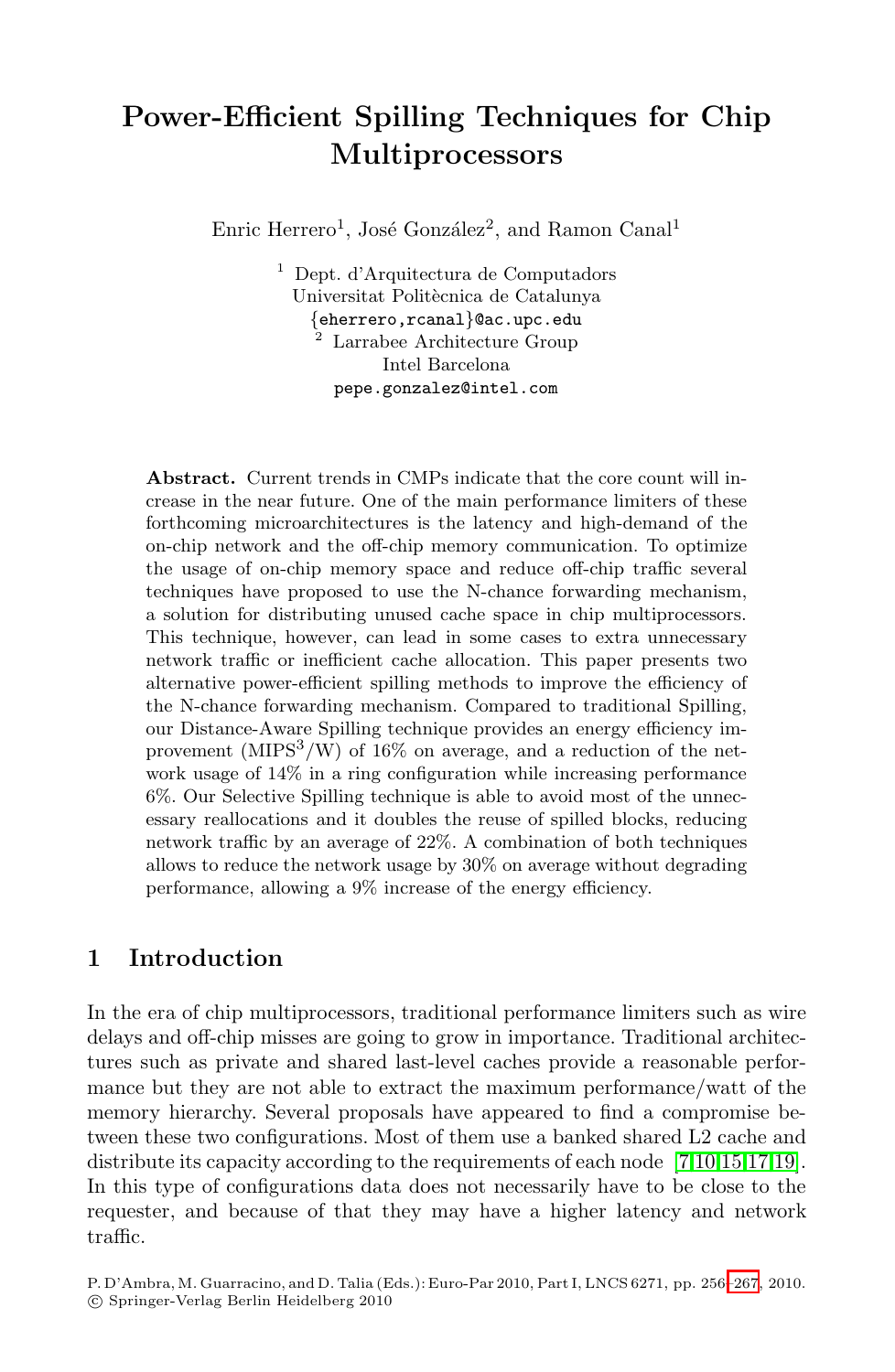On the other hand, some proposals have appeared, that in addition to the previous requirements, also try to reduce the access latency by placing the data close to the requesting node [3,5,8,9]. Some of these configurations use private caches and, on an eviction, forward the block to another cache. This technique, known as Spilling or N-Chance Forwarding [6], tries to dynamically adjust the program share of aggregate cache capacity depending on its activity.

However, existing configurations that use this technique forward all the evicted blocks to random nodes and this solution may not be optimal for most cases. Depending on the network, access latencies to the opposite side of the die may be extremely large which in turn can reduce performance and increase network usage. Also, depending on the application that is being executed spilling may not be necessary and could be switched off to reduce traffic and power consumption. In this paper we present two novel spilling techniques that spill the blocks to neighboring nodes and select whether to spill or not depending on the expected reuse of blocks. This paper makes the following contributions:

- **–** We present two power-efficient spilling techniques suitable for both the centralized and distributed cooperative caching, the Distance-Aware Spilling and [th](#page-11-1)e Selective Spilling.
- **–** We evaluate the proposed spilling techniques under two types of network for chip multiprocessors: a mesh and a bidirectional ring.

# **2 Background**

We have tested [o](#page-1-0)ur power-efficient spilling techniques with the Distributed Cooperative Caching (DCC) [9] scheme. In this configuration, every processor has its own private L1 and L2 caches to allow a low latency access to the data. To reduce off-chip accesses the Distributed Cooperative Caching uses an on-chip directory distributed across the chip in Distributed Coherence Engines (DCE). The DCEs are responsible of maintaining coherence for a portion of the address space and allow to know if a block is already in a cache of a different node without accessing memory. Figure 1 shows the DCC memory structure.

Addresses in the Coherence Engines are mapped in an interleaved way in order to distribute DCC requests across the network and avoid bottlenecks. This distribution implies that tag entries are allocated just in one DCE depending

<span id="page-1-0"></span>

**Fig. 1.** DCC Memory Structure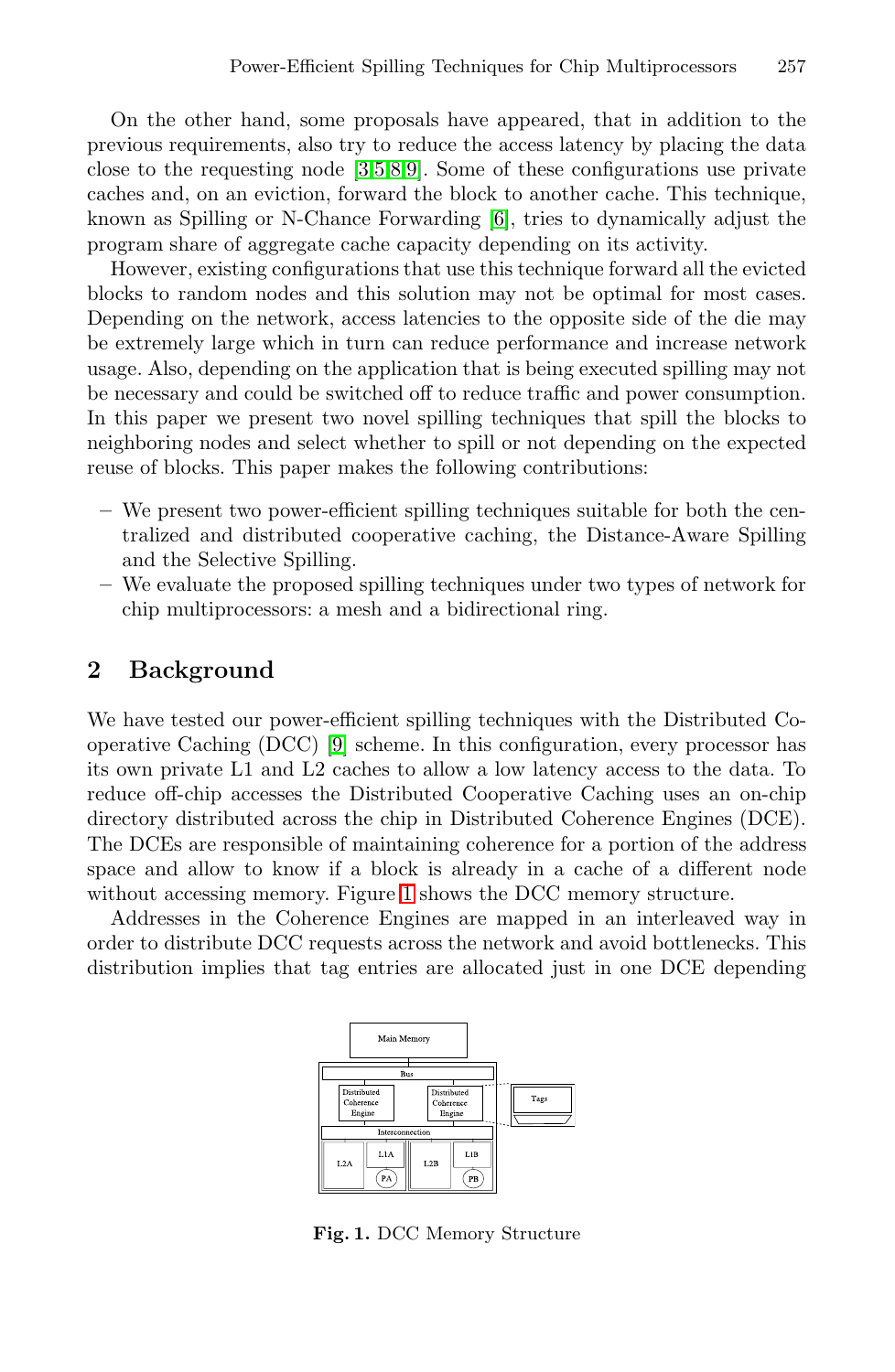on its address. As a result, if the entries are not perfectly distributed in the address space, we can have more entries in the caches than in the DCE and a DCE replacement will be necessary. However, a global directory is not enough to efficiently use the cache space. Although it allows to use all the cache data, it does not allow to allocate cache blocks in other nodes. Because of that, the Distributed Cooperative Caching also implements the N-Chance Forwarding mechanism [6] for replacements. When a block is evicted from an L2 the corresponding DCE forwards it to another cache if it is the last copy in the chip. To avoid infinite forwardings a counter is set for each block that tracks the number of times that is forwarded. When the counter reaches a threshold N, the block is evicted from the chip; however if the block is reused the counter is reset. To avoid a chain reaction of replacements a spilled block is not allowed to trigger a subsequent spill. In our configuration N is set to 1 since a replication control is already employed and further spilling may degrade performance by evicting newer blocks. The destination node for the spilled blocks is selected randomly.

# **3 Power-Efficient Spilling Techniques**

As it has been shown, the N-Chance Forwarding mechanism is able to take advantage of the unused cache space with private caches. However, random spilling of all the evicted blocks can introduce unnecessary network traffic by forwarding to far nodes or by forwarding blocks that are not going to be reused. This extra traffic is going to increase the overall power consumption of the memory hierarchy and degrade its performance. We present two techniques to reduce power consumption without degrading performance, the Distance-Aware Spilling and the Selective Spilling.

# **3.1 Distance-Aware Spilling**

Although a random selection of the destination node for spilling techniques is a good method to distribute the blocks across the chip, the reuse information of spilled blocks shows interesting optimization opportunities.

Figure 2 shows the percentage of spilled blocks being reused by the evicting node for the SPEC OMP benchmarks. As we can see most of the benchmarks



**Fig. 2.** Spilled blocks being reused by the evicting node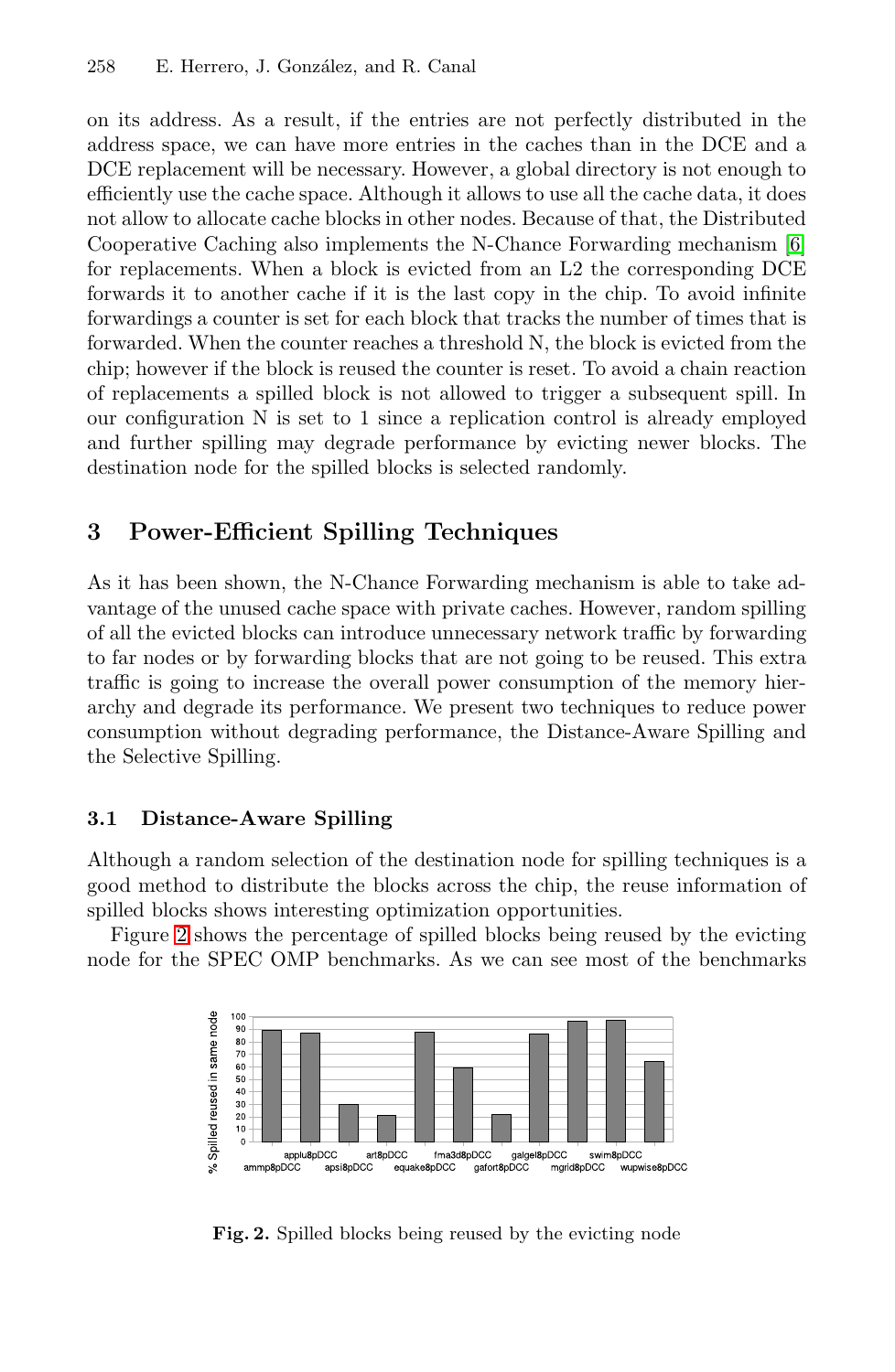reuse evicted blocks in the same nodes that previously spilled them. If random spilling is used, data from one CPU in a corner of the chip may end up in the opposite corner and then is probably going to be reused by the original node. In a 4x4 mesh, this means traversing 6 hops per message. In recent architectures like the Intel Larrabee chip multiprocessor [16] this effect is even increased since a ring topology is used. In this case the maximum number of hops would be 8 for a 16 core configuration. This data transfers are going to increase the network traffic unnecessarily, increasing also the energy consumption and access latency.

<span id="page-3-0"></span>

**Fig. 3.** Distance-Aware Spilling node assignment in a mesh network

**Fig. 4.** Average distance to destination nodes in a mesh network

We propose a new spilling technique that aims to reduce the distance between the nodes involved in the spilling. In this case, we assign a set of fixed destinations for each node. Figure 3 shows the simulated mesh structure and the spilling destinations of each node represented by the arrows. For example, the sample evicting node (in dark grey) has 4 arrows departing from it that indicate the possible destination nodes (in light grey) in the 4 nodes configuration. These destinations are selected using a round-robin policy. As we can see, node assignments distribute the spilled blocks uniformly across the chip so every cache receives blocks from the same number of nodes.

Figure 4 shows the average number of nodes at each distance for the random and the two proposed Distance-Aware spilling policies. The figure also shows the average distance for these [co](#page-4-0)nfigurations. We can see that the average destination distance is 1 hop when using 2 destinations (DAS2n) and 1.5 hops when using 4 (DAS4n), while for a random destination selection the average distance is 2.7 hops. Proposed distributions also have the advantage of having the same distance to destination nodes for all evicting nodes, while in the random distribution it depends on the position of the evicting node (middle, side or corner).

Figure 5 shows the assignment for a ring network. In this case, the benefit of the proposed technique is much higher since the average node distance is 4.27 for the random distribution (as shown in Figure 6). Our proposed policies, however, have the same average destination distance that we showed for the mesh; 1 hop for the 2 destinations configuration (DAS2n) and 1.5 hops for the 4 destinations configuration (DAS4n).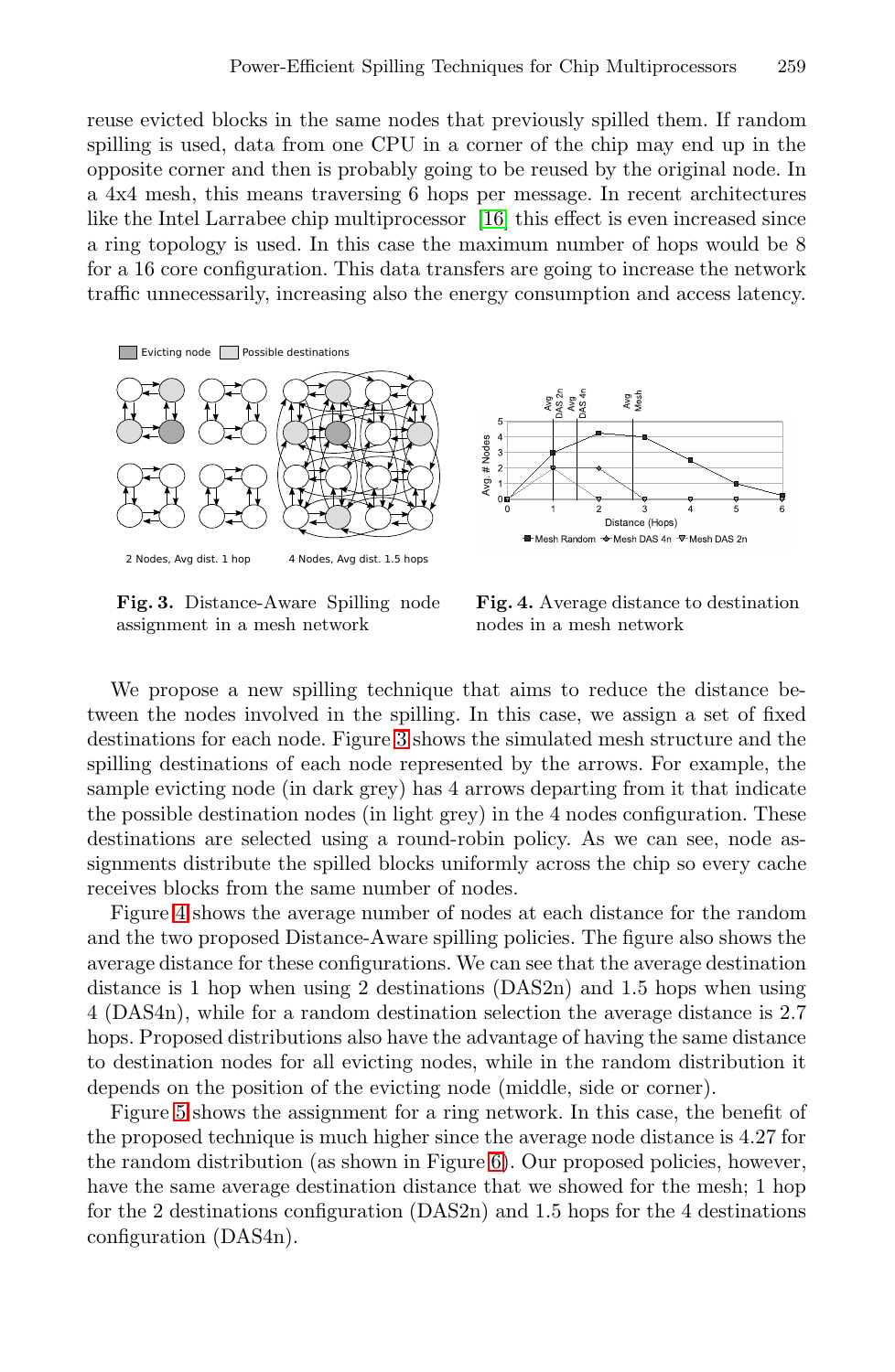

**Fig. 5.** Distance-Aware Spilling node assignment in a ring network

<span id="page-4-0"></span>**Fig. 6.** Average distance to destination nodes in a ring network

Hardware requirements of the Distance-Aware spilling are very low, since only a round-robin arbiter per node is required for the 2 or 4 available nodes. The main limitation of this technique, is that there is a trade-off between the number of destinations (available cache space) and the distance to these caches. In case of having highly unbalanced memory requirements between threads, those requiring more cache space are not going to be able to use all of it, and this may reduce the performance. However, if the memory requirements are more balanced, our technique will be able to reduce the access latency and the network usage.

# **3.2 Selective Spilling**

Another interesting optimization opportunity for the spilling mechanism comes from the fact that not all applications are going to benefit of the extra cache space provided by the N-chance forwarding technique. Therefore it would be interesting to have an adaptive mechanism that allows spilling only when blocks are expected to be reused.



**Fig. 7.** Spilling characterization of benchmarks

Figure 7 shows the percentage of blocks that are reused after being spilled. It is possible to see that while is interesting to keep the spilling ability for applications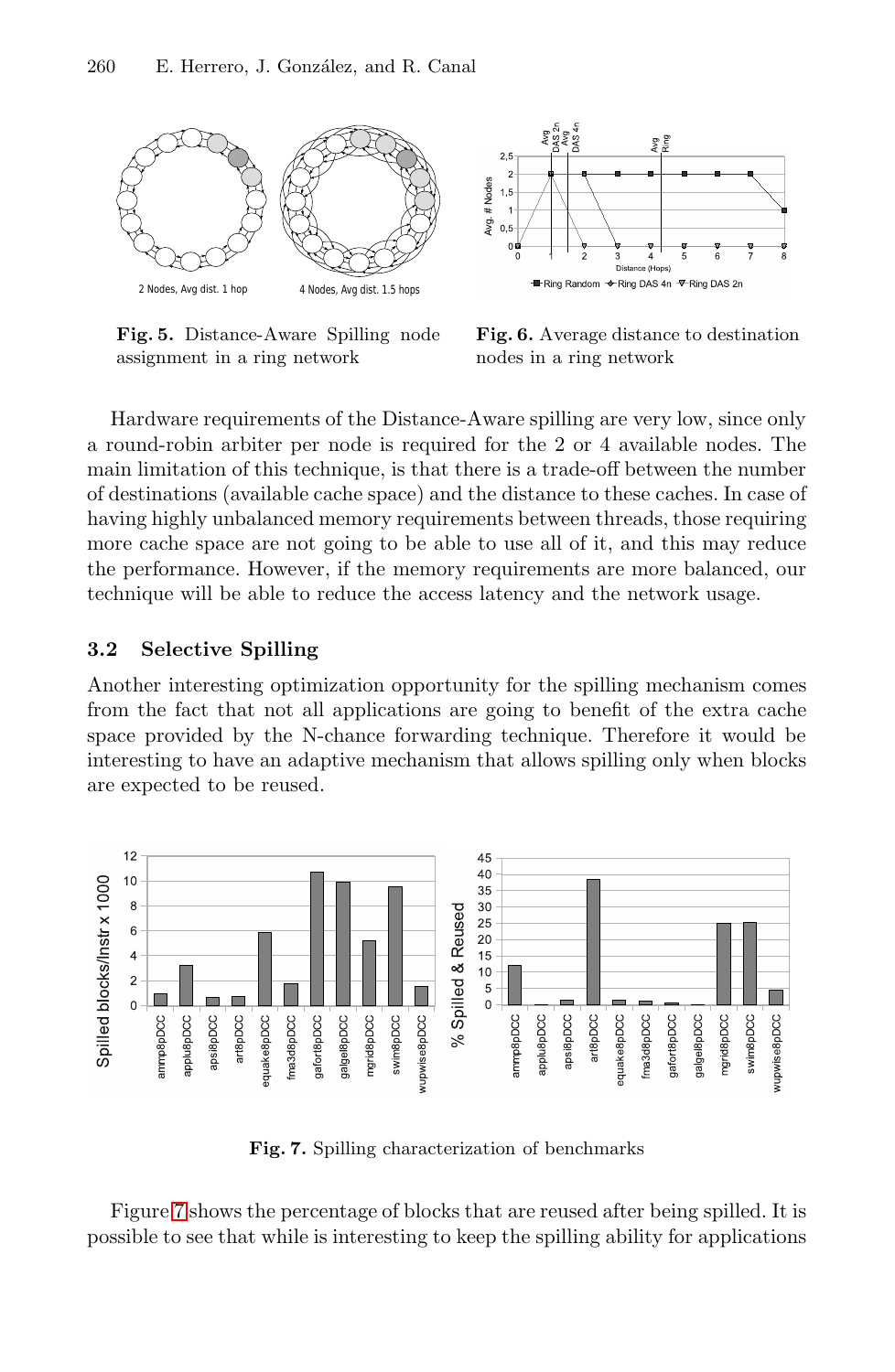like *Art*, other applications like *Gafort* do not make reuse of spilled blocks and have a high number of evictions/forwardings. These type of applications are going to insert a high amount of unnecessary network traffic and to reallocate blocks that are not going to be reused.

Our Selective Spilling mechanism decides whether to spill or not depending on the reuse of the previously spilled blocks. Our technique spills all the evicted blocks during a period of time  $C_t$  where a counter in each node keeps track of all the blocks that are being reused by that node. After this period of time every node decides if it is useful to spill or not and keeps this policy during 9\*C*<sup>t</sup>* cycles. The common spill period is followed by all nodes to be able to detect program phase changes. In our simulations we have used a C*<sup>t</sup>* of 100k cycles and spilling is allowed if 5 blocks have been reused in this period of time. The period of time C*<sup>t</sup>* and the threshold number of blocks have been determined empirically to provide a good performance with a reasona[ble](#page-11-2) overhead. The extra hardware required to implement this technique i[s o](#page-11-3)nly one counter of the reused blocks per node. It is possible to know if a block was spilled or not by the extra bit indicator that all configurations with t[he N](#page-11-4)-chance forwarding mechanism already have.

## **4 E[xpe](#page-11-5)rimental Setup**

We have evaluated our proposed framework with Simics [11], a full-system execution-driven simulator extended with the GEMS [12] toolset that provides a detail[ed](#page-6-0) memory hierarchy model. We have added a power model of the network and the memory hierarchy based on Orion [18] to evaluate the energy efficiency of our proposal. Power from the cores has been estimated from similar configurations in the literature [13] since all configurations use the same processors and thus energy consumption is going to be similar. Energy efficiency has been measured in MIPS<sup>3</sup>/W, which is an ED<sup>2</sup>P formulation. The energy x delay<sup>2</sup> metric is the most appropriate metric for high performance computers according to Brooks et al. [2] and allows a voltage-and-frequency invariant power-performance characterization. Table 1 sho[ws](#page-6-0) the values for the most important configuration parameters.

Our simulations have been done with ten pairs of benchmarks of the SPEC OMP2001 workload set with reference input sets, running simultaneously in half of the processors each. This means that in our 16 core configuration each benchmark is going to have 8 threads. Threads are allocated together so one half of the die runs the first benchmark and the other half the second. Benchmarks have been characterized by the number of evictions, reuse, and if reuse is made by the evicting node. Then benchmarks of table 1 have been selected to have all possible types of behaviors.

In all tested configurations two levels of cache are used; as well as a MOESI protocol to grant coherence between nodes. All simulations use a local and private L1 cache and a shared/private L2 cache for every processor. Results are normalized respect to the Distributed Cooperative Caching with random spilling configuration. The evaluated cache organizations are; a Shared Cache,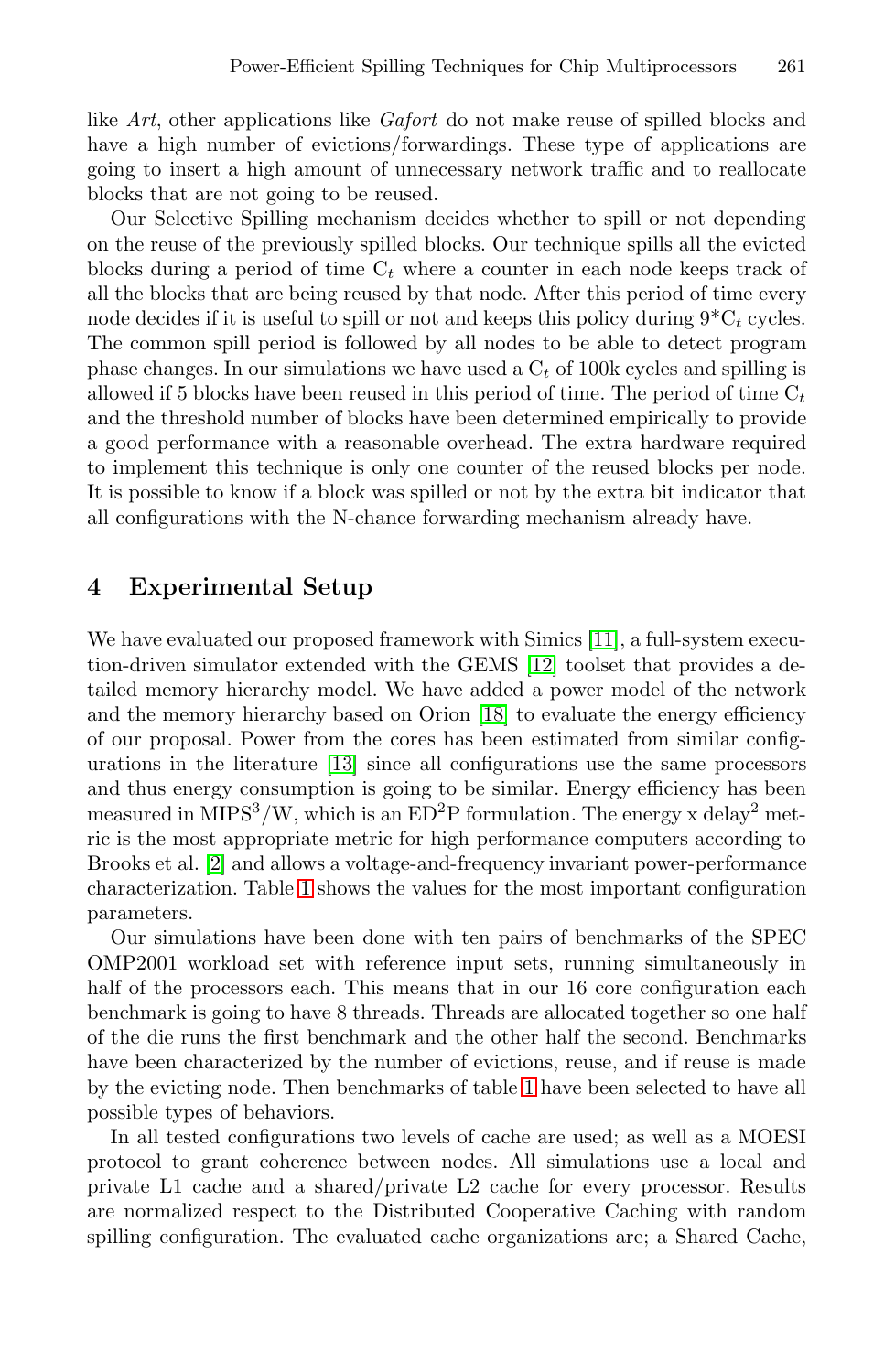| Parameter                        | Value            |      | Parameter      |                                               | Value            |
|----------------------------------|------------------|------|----------------|-----------------------------------------------|------------------|
| Number Processors                | 16               |      | Block size     |                                               | 64 bytes         |
| Instr Window/ROB $16/48$ entries |                  |      | $L1$ I/D Cache |                                               | 16 KB, 4-way     |
| Branch Predictor                 | YAGS             |      | $L2$ Cache     |                                               | 256 KB, 8-way    |
| Technology                       | $70~\mathrm{nm}$ |      | DCE size       |                                               | 36 KB, 8-way     |
| Frequency                        | 4 GHz            |      | Hop Latency    |                                               | 3 cycles         |
| Voltage                          | 1.1V             |      | Link BW        |                                               | $16$ bytes/cycle |
| Network Type                     |                  |      |                | Mesh with 2 VNC Memory Bus Latency 250 cycles |                  |
|                                  |                  |      |                | Benchmark Spill/Instr Reuse Spill Reuse       |                  |
| Swim                             |                  | High | High           | High                                          |                  |
|                                  | Gafort           | High | Low            | Low                                           |                  |
|                                  | Ammp             | Low  | High           | High                                          |                  |
| Art                              |                  | Low  | High           | Low                                           |                  |
| Apsi                             |                  | Low  | Low            | Low                                           |                  |

<span id="page-6-0"></span>**Table 1.** Configuration Parameters and Simulated Benchmarks

Private Caches, Cooperative Caching (CC) [3] with a Coherence Engine capable of doing 2 transactions per cycle, Distributed Cooperative Caching (DCC) [9] with 1 DCE for each node/processor with 8-way associativity, two configurations of the Distance-Aware Spilling mechanism spilling to 2 neighboring nodes (DCC DAS2n) and spilling to 4 neighboring nodes (DCC DAS4n), the Selective Spilling (DCC SS5) with C*<sup>t</sup>* of 100k cycles and a spilling threshold of 5 reused blocks and a configuration with the Distance-Aware spilling and the Selective spilling together (DAS4n SS5) spilling to 4 neighboring nodes, a C*<sup>t</sup>* of also 100k cycles and a spilling threshold of 5 reused blocks.

### **5 Results**

The first network where we have studied our Power-Efficient Spilling techniques is the mesh.

Figure 8 shows the performance, energy efficiency and network activity of all the studie[d](#page-7-0) configurations. It can be seen that the proposed techniques effectively cut down network usage without degrading performance. Distance Aware Spilling achieves a reduction of 14.2% for the DAS2n and 10.8% for the DAS4n. In the case of Selective Spilling, network usage is further reduced up to 20.8% since the amount of spilling is limited to data being reused. The combined solution shows a reduction of 26.6% of the network traffic. All these improvements are performed while keeping the same performance of the DCC with random spilling (the best performing configuration).

The second plot of Figure 8 shows both the benefits of the performance increase and the reduction in network usage (power). Distributed Cooperative Caching also outperforms other configurations by a 22-31% in energy efficiency. Proposed techniques, further improve this technique an extra 4% (DAS2n). This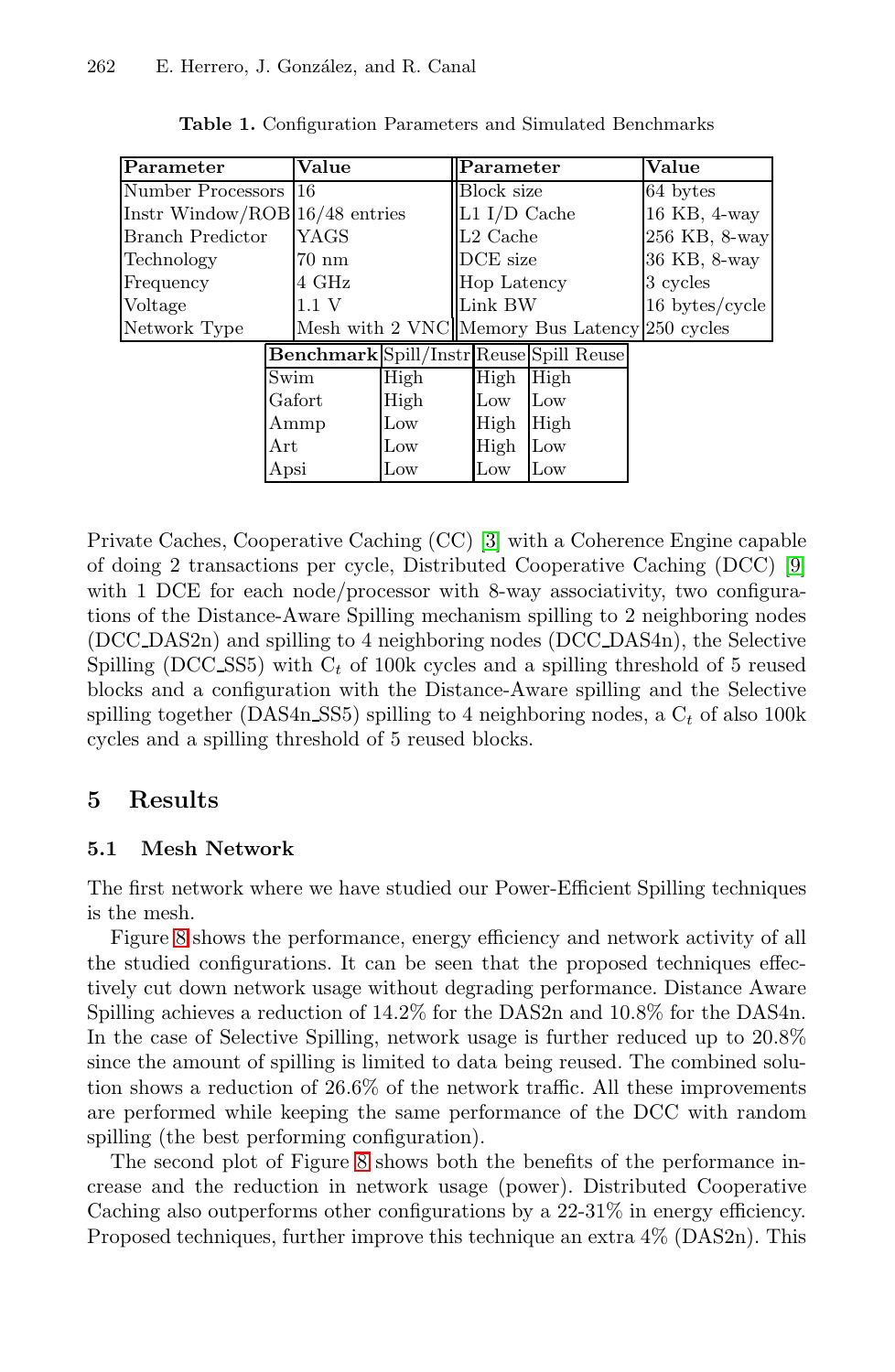

<span id="page-7-0"></span>**Fig. 8.** Normalized performance, energy efficiency and Network Usage over DCC Random Mesh

improvement is achiev[ed](#page-6-0) although network power consumption is only a small part of the total power. Networks of next g[ene](#page-11-6)ration tiled microarchitectures, however, are expected to have a greater importance in the overall performance and power, leading to greater impact of the proposed techniques.

#### **5.2 Ring Network**

In this section we present the res[ults](#page-8-0) obtained for a network with the same configuration parameters stated in Table 1 but changing the network topology to a bidirectional ring (as in the Larrabee chip multiprocessor [16]).

In this type of network, as it was shown before, the penalty of accessing far nodes is increased. As it will be shown, this limitation is reduced in the Distance-Aware Spilling techniques which directly translates to better performance. Results are normalized to the same DCC organization running on top of the ring network. Therefore Distance-Aware spilling is more suitable for this kind of configurations. This can be seen in the first graph of Figure 9 where DAS2n achieves a performance improvement of 4.24% and DAS4n of 6.26%. Configurations with the Selective Spilling technique keep the same performance as the random configuration but, as it can be seen in the third graph, reduce the network usage by 21.7%. On the other hand, Distance-Aware (DAS) configurations achieve a reduction of 16.7% for the DAS2n and 14.1% for the DAS4n while increasing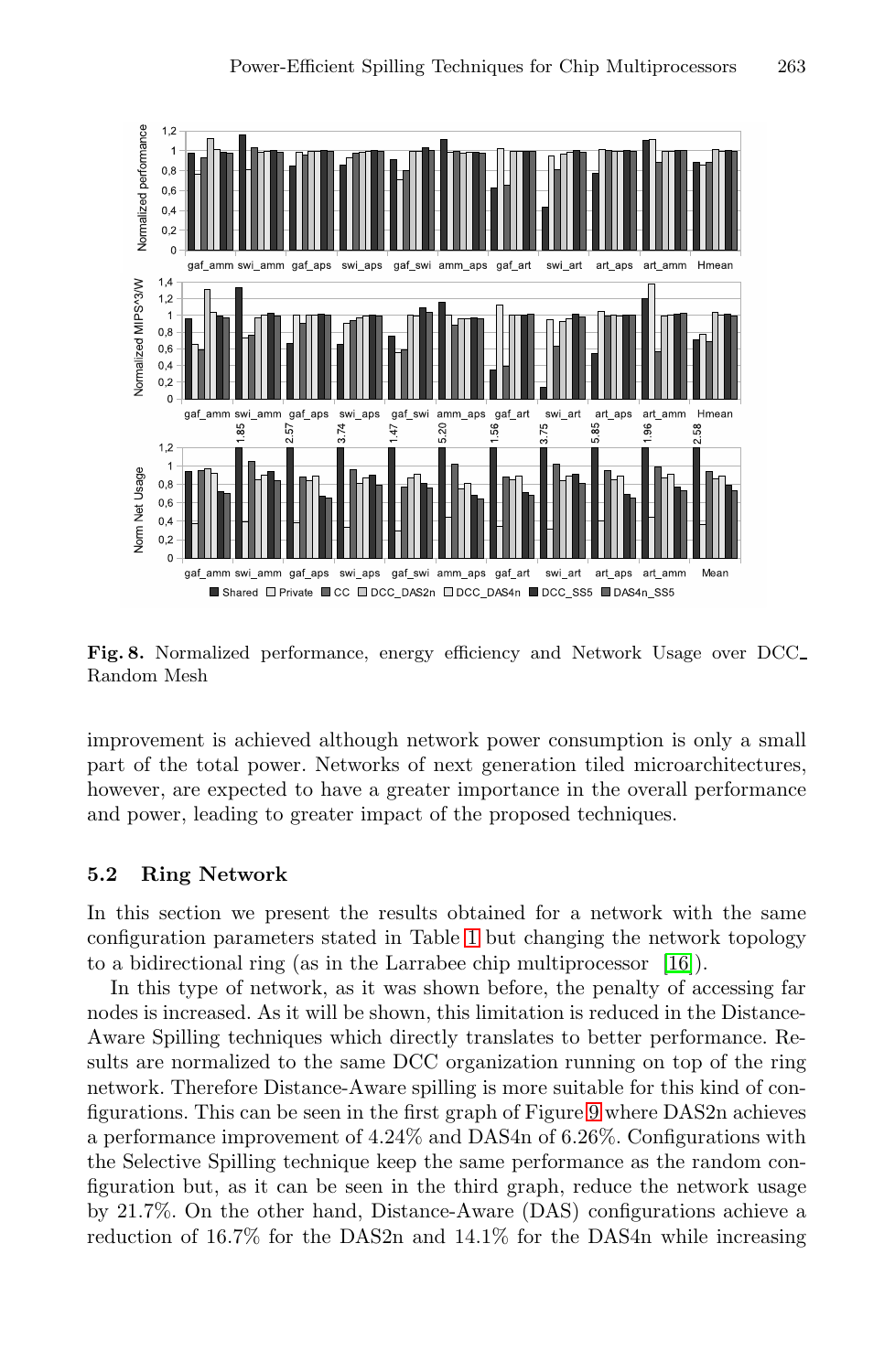

<span id="page-8-0"></span>**Fig. 9.** Normalized performance, energy efficiency and network usage over DCC Random Ring

the overall performance. If the benefits of both configurations are combined, the reduction of the network traffic is even higher, reaching a 30%.

Finally, the energy efficiency of the proposed configurations can be seen in the second graph of Figure 9. The performance increase and network activity reduction of the Distance-Aware techniques is translated in an improvement of the energy efficiency of a 11.5% for the DAS2n and a 16.4% for the DAS4n. Once more, the Selective Spilling configurations, do not show a big variation with respect to the random spilling since the power contribution of the onchip network in the overall power is not very high. The energy efficiency of the shared caches configuration is very low due to the intensive use of the on-chip network, that in this case is aggravated by the lower capacity of the network (when compared to a mesh). Private caches, on the other hand, show a good energy efficiency due to the low network usage but have a much higher number of off-chip misses that reduce its performance and that would probably increase the overall power had we considered the memory controller energy consumption.

#### **5.3 Spilling Reuse**

Finally, Figure 10 shows the percentage of spilled blocks that are reused later. It can be seen that random spilling makes very small reuse since all evicted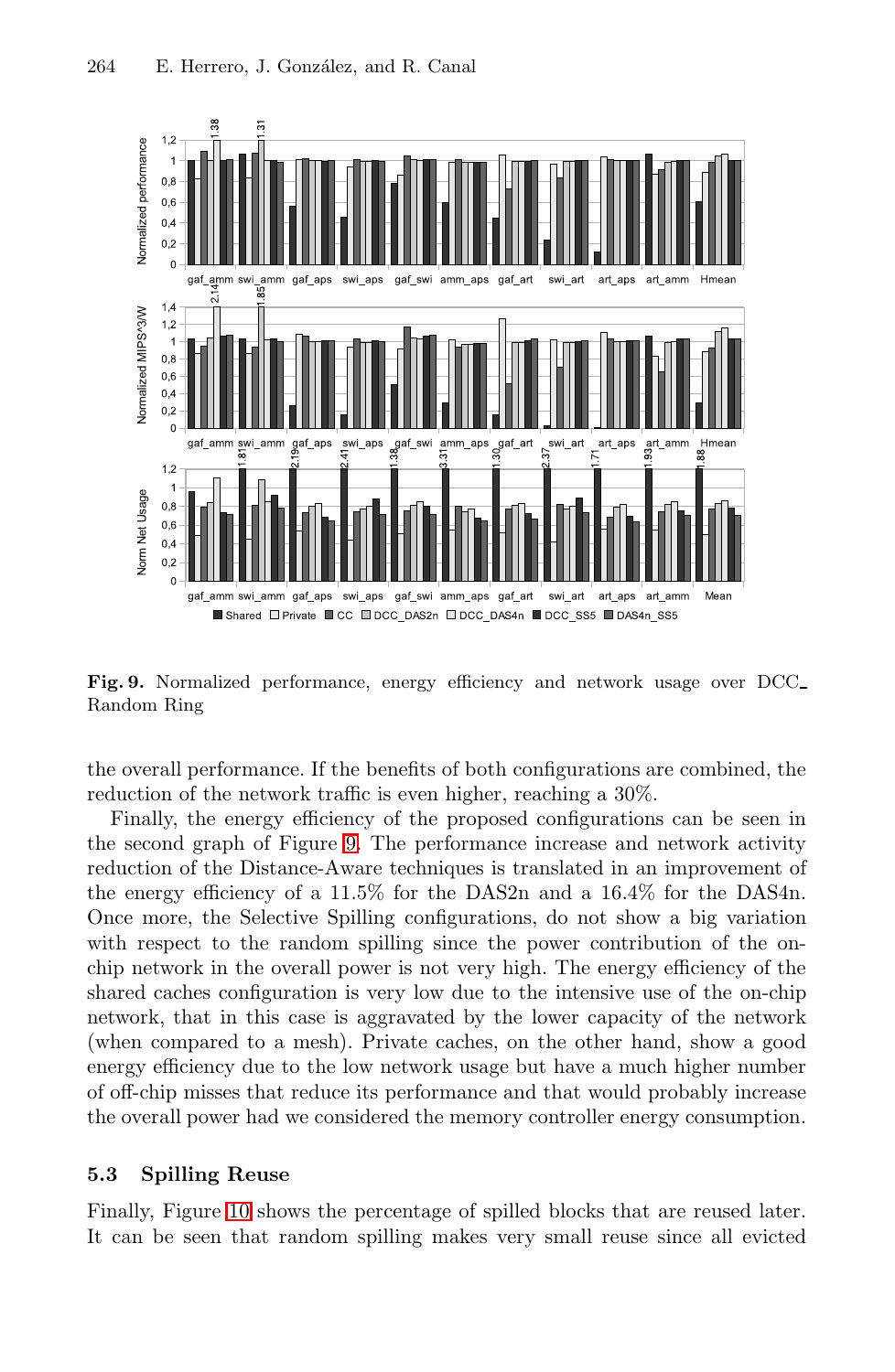

**Fig. 10.** Percentage of spilled blocks being reused

blocks are spilled. On the other hand, Selective Spilling is able to double the average reuse in both networks by spilling only data from nodes with reuse and achieves up to 29.5% reuse in the mesh for the art ammp benchmarks. The combined configuration (DAS+SS) also improves the random configuration in both cases while reducing the distance to the destination nodes. The trade-off between number of nodes to spill and distance can also be seen. DAS techniques reduce the distance to destination nodes in exchange of available cache space. Therefore spille[d](#page-10-0) [bl](#page-11-7)[oc](#page-11-1)ks are evicted earlier when the cache usage is unbalanced and reuse is re[duc](#page-11-8)ed.

## **6 Related Work**

Many studies ha[ve](#page-11-9) appeared trying to find an optimal memory hierarchy for chip multiprocessors. Some of them use spilling as a sharing mechanism and can benefit of the proposed techniques [3,8,9]. However, several other configurations have appeared that also try to optimize the cache usage. This is the case of Utility-Based Cache Partitioning [15] and Adaptive Share[d/](#page-11-10)Private Caches [7], that dynamically partition the last-level cache but do not try to reduce latency by allocating blocks in the closer nodes and are not scalable due to their centralized nature. The NUCA S[ubs](#page-11-11)trate [10], proposes a shared pool of small cache banks that can have different degrees of sharing. Dynamic mapping allows data to be stored in multiple banks but requires a tag check of all the possible destinations. Results show that statically mapping banks has similar performance and much less complexity. Several proposals have also appeared that dynamically adapt their sharing policies like the Cooperative Cache Partitioning [4] that tries to provide a better fairness in the cache assignment or the Adaptive Set Pinning [17], a technique to reduce inter-processor misses by assigning a replacement ownership to every set. Qureshi [14] has also proposed a dynamic technique that spills blocks to nodes in order to reduce the overall cache misses.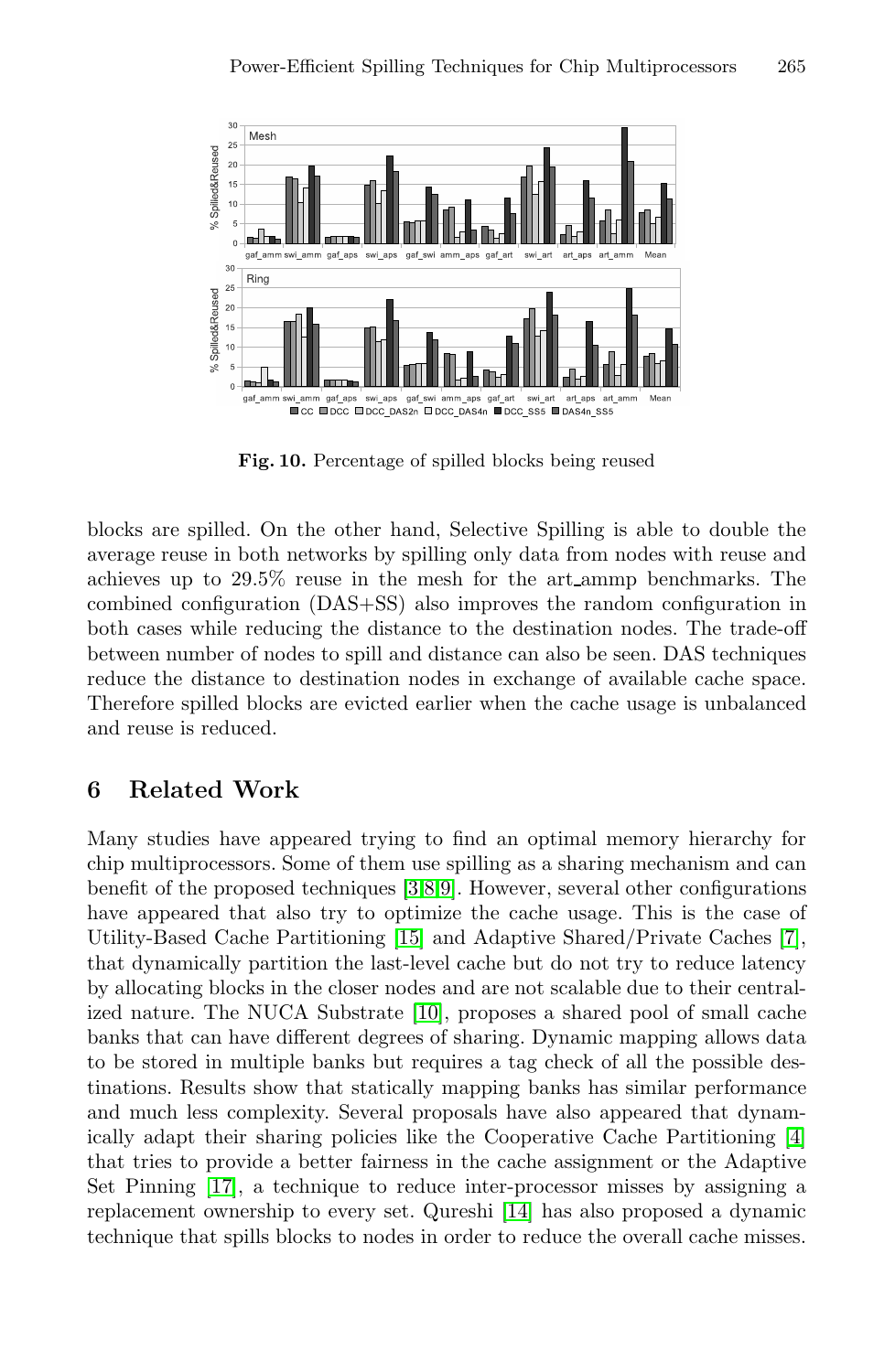This technique, however is based on a snoop protocol and is only useful for a small number of processors.

There has been also work done to make a distance-aware memory hierarchy, like Victim Replication [19], that proposes a new replacement mechanism to reduce miss latencies. This technique allows replication of blocks to local L2 caches if there is spare place to reduce latency but under heavy load conditions behaves as a normal shared cache configuration. CMP-NuRapid [5] from Chisti et al. replicates blocks in closer caches if the block is accessed several times. This proposal, however, is not scalable because blocks are found via snoop requests. Beckmann et al. proposed the Adaptive Selective Replication mechanism [1] that optimizes the level of replication dynamically to reduce access latency.

## **7 Conclusions**

This paper has shown that the N-chance forwarding mechanism can be improved in terms of power and network usage while retaining its performance advantages for chip multiprocessors. Compared to Random Spilling, the proposed Distance-Aware Spilling technique provides an energy efficiency improvement in mesh and, specially, in ring networks (with even a small performance speed-up). In the latter, ED2P (MIPS<sup>3</sup> /W) is increased by 16% on average, network usage is reduced by 14% while performance increases 6%. At the same time, the Selective Spilling technique is able to avoid most of the unnecessary spilling in applications with low reuse reducing network traffic by an average of 22%. A combination of both techniques allows to reduce network usage by 30% on average without degrading performance, allowing a 9% increase of the energy efficiency. Hence, these techniques show to be very suitable for next generation chip multiprocessors with a high number of nodes, where the on-chip network is going to have a greater influence in the overall performance and energy efficiency.

#### **Acknowledgements**

This work has been supported by the Generalitat de Catalunya under grant 2009SGR1250 and the Spanish Ministry of Education and Science under grant TIN2007-61763.

# <span id="page-10-0"></span>**References**

- 1. Beckmann, B., Marty, M., Wood, D.: Asr: Adaptive selective replication for cmp caches. In: MICRO-39: 39th IEEE/ACM Int. Symp. on Microarchitecture (2006)
- 2. Brooks, D.M., Bose, P., Schuster, S.E., Jacobson, H., Kudva, P.N., Buyuktosunoglu, A., Wellman, J.D., Zyuban, V., Gupta, M., Cook, P.W.: Power-aware microarchitecture: Design and modeling challenges for next-generation microprocessors. IEEE Micro 20(6), 26–44 (2000)
- 3. Chang, J., Sohi, G.S.: Cooperative caching for chip multiprocessors. In: ISCA 2006: 33rd Int. Symp. on Computer Architecture, pp. 264–276 (2006)